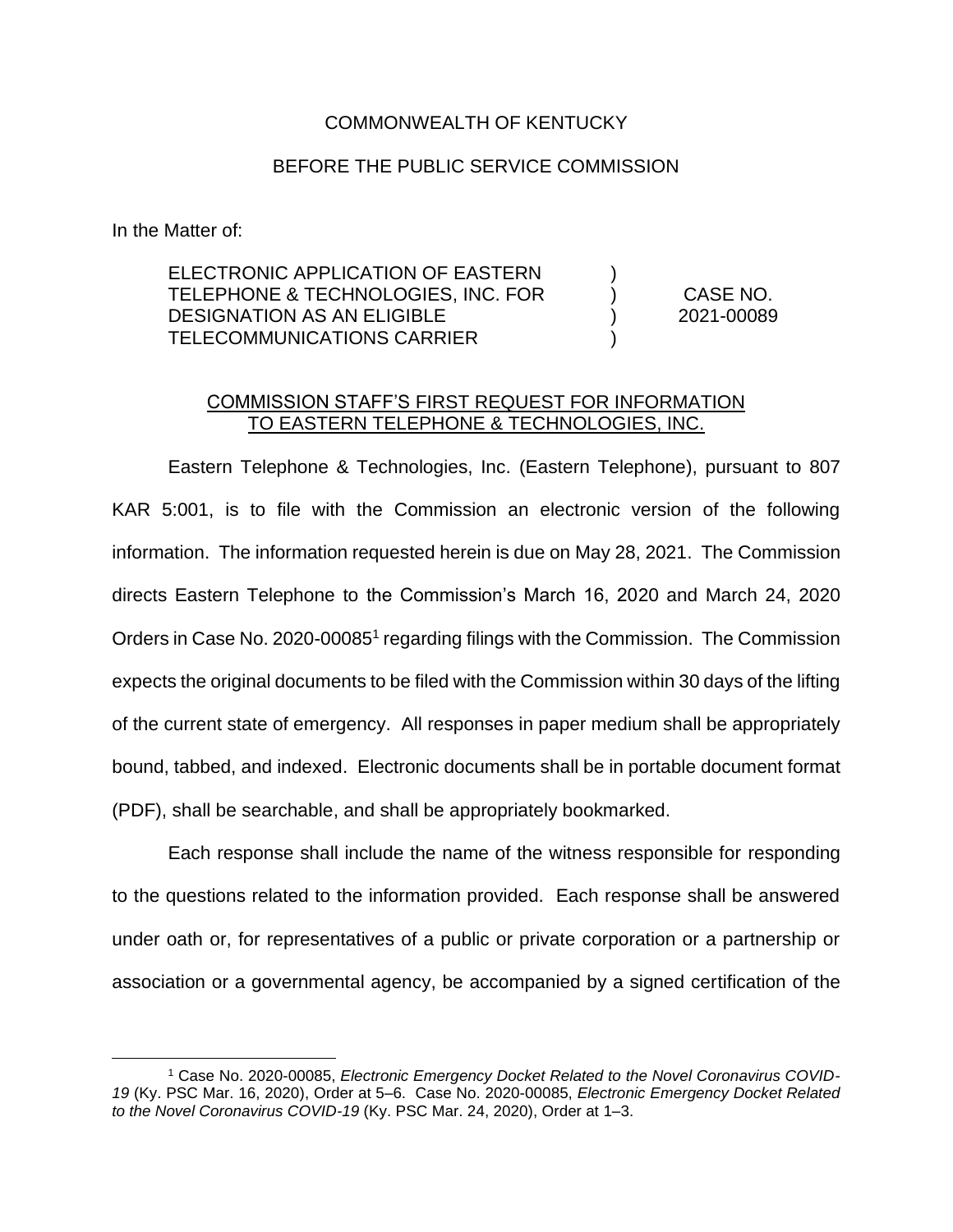preparer or the person supervising the preparation of the response on behalf of the entity that the response is true and accurate to the best of that person's knowledge, information, and belief formed after a reasonable inquiry.

Eastern Telephone shall make timely amendment to any prior response if Eastern Telephone obtains information that indicates the response was incorrect when made or, though correct when made, is now incorrect in any material respect. For any request to which Eastern Telephone fails or refuses to furnish all or part of the requested information, Eastern Telephone shall provide a written explanation of the specific grounds for its failure to completely and precisely respond.

Careful attention shall be given to copied material to ensure that it is legible. When the requested information has been previously provided in this proceeding in the requested format, reference may be made to the specific location of that information in responding to this request. When applicable, the requested information shall be separately provided for total company operations and jurisdictional operations. When filing a paper containing personal information, Eastern Telephone shall, in accordance with 807 KAR 5:001, Section 4(10), encrypt or redact the paper so that personal information cannot be read.

1. Confirm that Eastern Telephone is a common carrier eligible for support as defined in 47 C.F.R. § 54.101.

2. Provide a description of how Eastern Telephone meets the qualifications to comply with 47 C.F.R. § 54.101.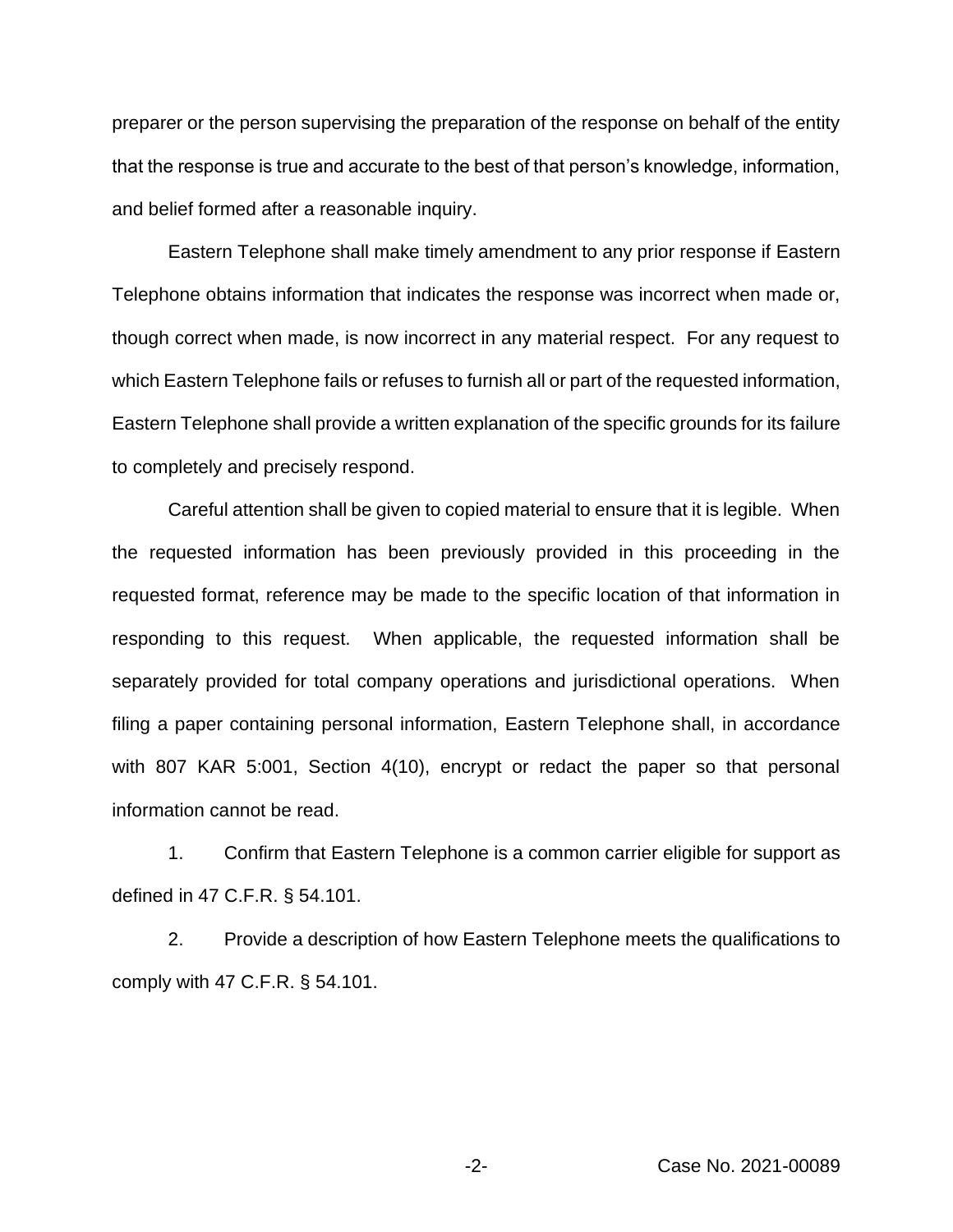3. Provide a description of how Eastern Telephone meets the qualifications to comply with 47 C.F.R. § 54.202.

4. Provide a description of the service that Eastern Telephone plans to offer that meets the qualifications to comply with 47 C.F.R. § 54.401.

5. Confirm that Eastern Telephone will collect or otherwise contribute the Kentucky USF per-line surcharge, currently \$0.15 per line per month, to the Kentucky USF for each Eastern Telephone Kentucky customer, both Lifeline and non-Lifeline.

6. Confirm that Eastern Telephone will collect or otherwise contribute the Kentucky Telecommunications Relay Service/Telecommunications Access Program surcharge, currently \$0.03 per line per month, to the Kentucky Telecommunications Relay Service/Telecommunications Access Program Fund for each Eastern Telephone Kentucky customer, both Lifeline and non-Lifeline.

7. Confirm that Eastern Telephone will collect or otherwise contribute to the appropriate 911 emergency service authority in its service area.

8. Confirm that Eastern Telephone will comply with the annual assessment and gross earnings reports requirements pursuant to KRS 278.130-150.

Shde C. Thidiself

Linda C. Bridwell, PE Executive Director Public Service Commission P.O. Box 615 Frankfort, KY 40602

DATED \_\_\_\_\_\_\_\_\_\_\_\_\_\_\_\_\_\_\_\_\_ MAY 06 2021

cc: Parties of Record